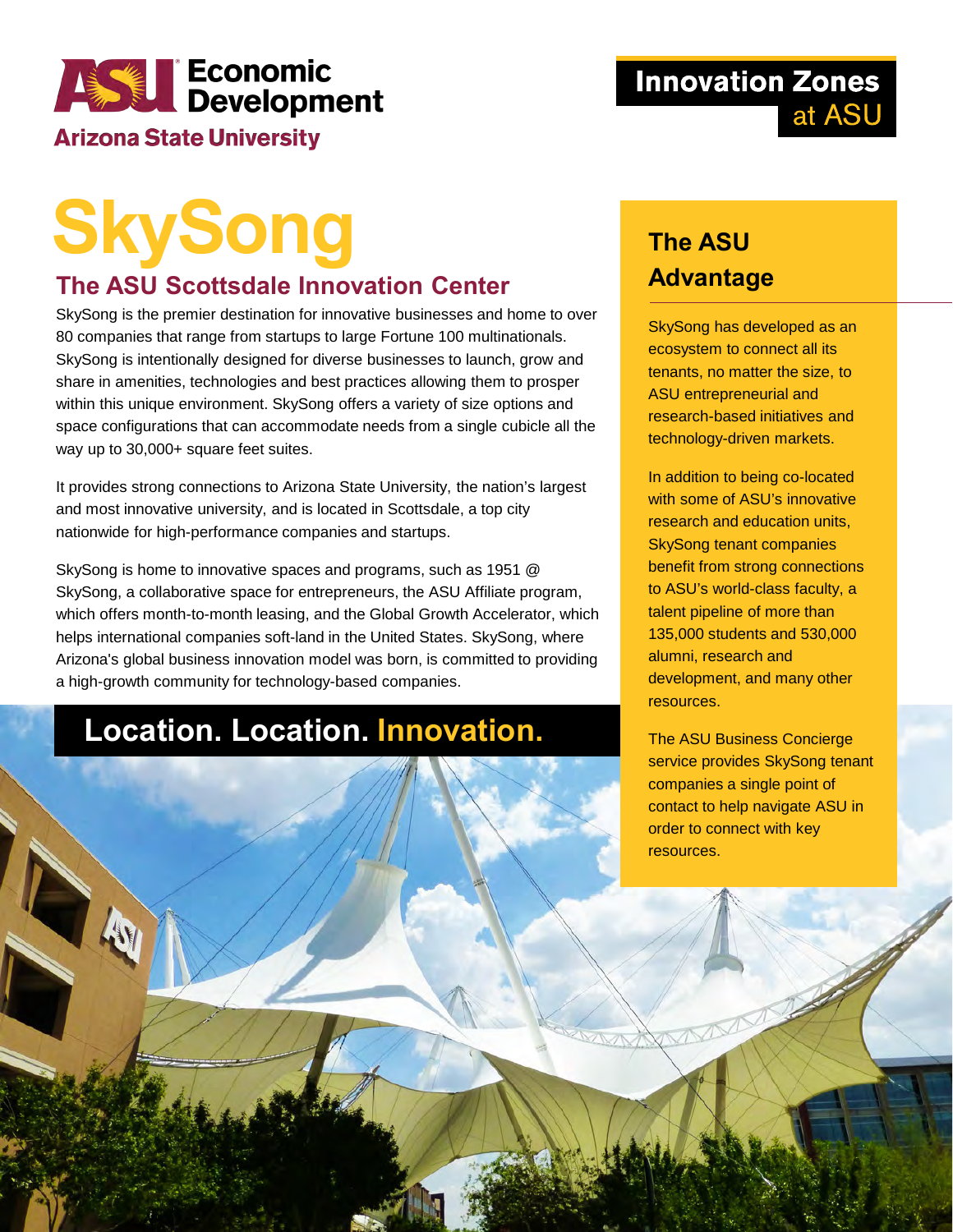#### **1.2M square feet mixeduse development**

#### **Scalable Class A office space options**

#### **80+ established and new tech-related companies**



#### **The SkySong community**

SkySong's mixed-use development includes LEED Certified Class A office spaces, a 157-room Element Hotel, a 325-unit luxury apartment complex, restaurant and retail amenities, 15 meeting and classroom spaces outfitted with the latest technology, shaded outdoor gathering areas, and available 1-gigabyte connections.

The community is home to 10 ASU centers, affiliates such as the Science Foundation Arizona and The Sustainability Consortium, and innovative partnerships including the ASU Smart City Cloud Innovation Center powered by Amazon Web Services, the Starbucks Technology Center and the Dell Technologies Center of Excellence. A powerful economic engine, SkySong is projected to have a \$30 billion economic impact by 2038.

#### **Prime location**

Named the best city in the U.S. to get a job and the number one city in the U.S. to live an active lifestyle (WalletHub), Scottsdale, Arizona is widely known as a business-centric city, with a diverse economy built on medical research, high-tech innovation, and tourism. Scottsdale is home to more than 25,000 businesses and nearly 20 percent of Arizona's corporate headquarters, including Axon, Discount Tire Company and GoDaddy. It is one of the country's most popular destinations for recreational amenities such as hiking trails, awardwinning resorts and acclaimed art galleries.

SkySong tenants are minutes from Phoenix Sky Harbor Airport, which offers nonstop service to more than 100 domestic and 22 international destinations, and welcomes over 45 million passengers each year, as well as the best of Scottsdale with its world-renowned shopping, entertainment, resorts, restaurants and nightlife.



#### **oed.asu.edu**

**To learn more: oed@asu.edu ▪ 480-727-6347**